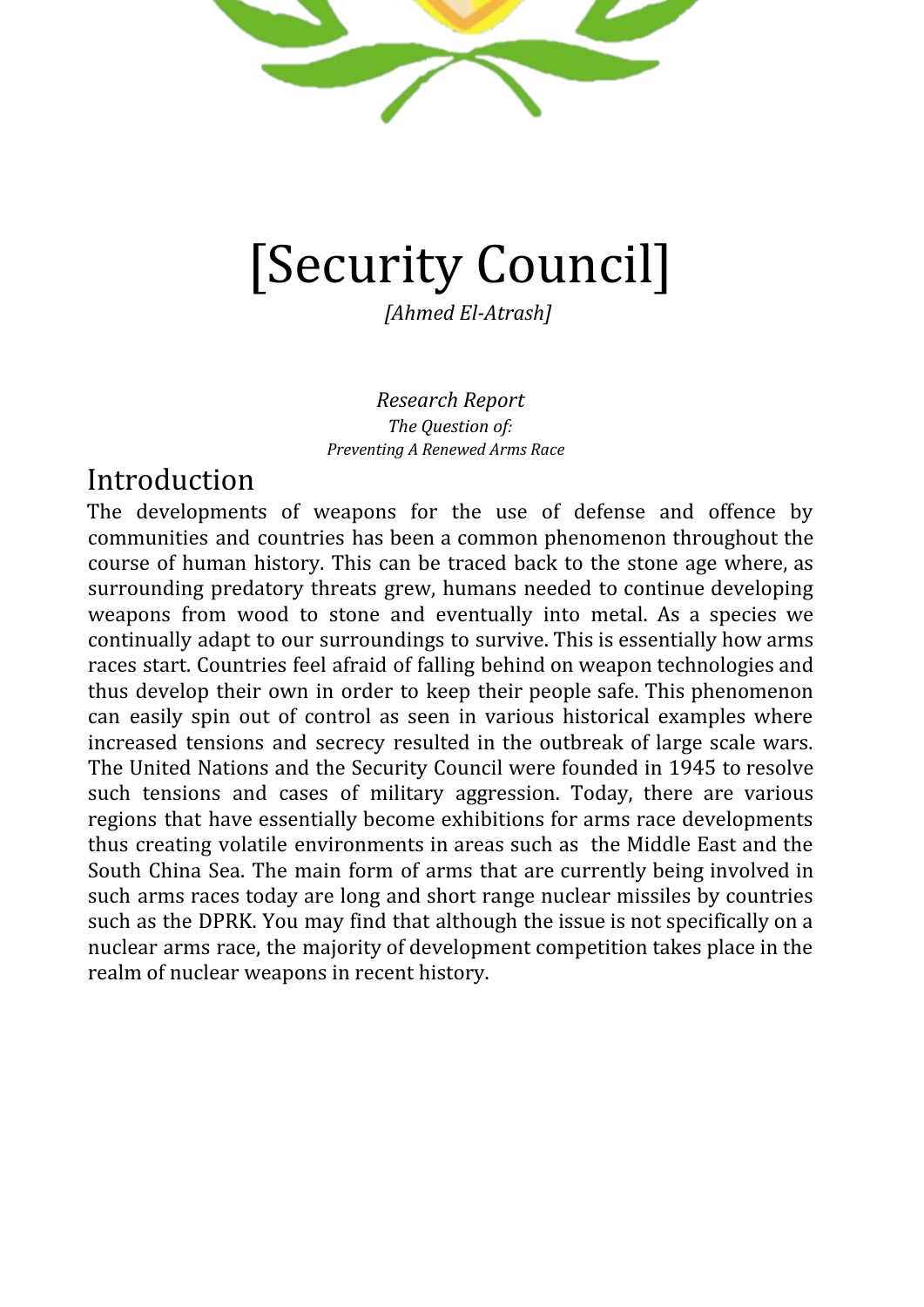Leiden Model United Nations 2019

*~ fresh ideas, new solutions ~*

# The Committee

The United Nations Security Council is a very special committee because of the binding nature of its resolutions. Nations are legally bound to adhere to resolutions that have passed. Furthermore, there are 5 permanent members who have a right to veto any clause or resolution leading to its immediate failure. There is also a rotating board of 10 other members who in this case are Belgium, Côte d'Ivoire, Dominican Republic, Equatorial Guinea, Germany, Indonesia, Kuwait, Peru, Poland, South Africa. Resolutions and amendments require 9 in favor votes in order to be passed. Because of the resolutions being binding, there are certain clause starters that are unique to the security council. Examples are Condemns and Declares.

# Key Terms

**Arms Race**- Competition between states in order to develop and produce increasing more and more powerful weapons in order to reach military superiority.

**ICBM-** Intercontinental Ballistic Missile. This is a long range guided missile that is able to travel at least 5500 kilometers. It is generally deployed in order to mobilize nuclear weapons and warheads

**Launch On Warning Policy-** Protocol installed in various missile defense systems that automatically releases a retaliation strike when an enemy missile threat is detected. This has the fatal flaw of false alarms and human error mistakes.

**Enriched Uranium-** Changing the chemical structure of naturally occurring Uranium to have a higher concentration of the Uranium-235 isotope which yields a greater nuclear power

**Nuclear Warhead-** explosive installment to a missile that makes use of a Fission chemical reaction in order to create impacts of approximately 500,000 Tons upon explosion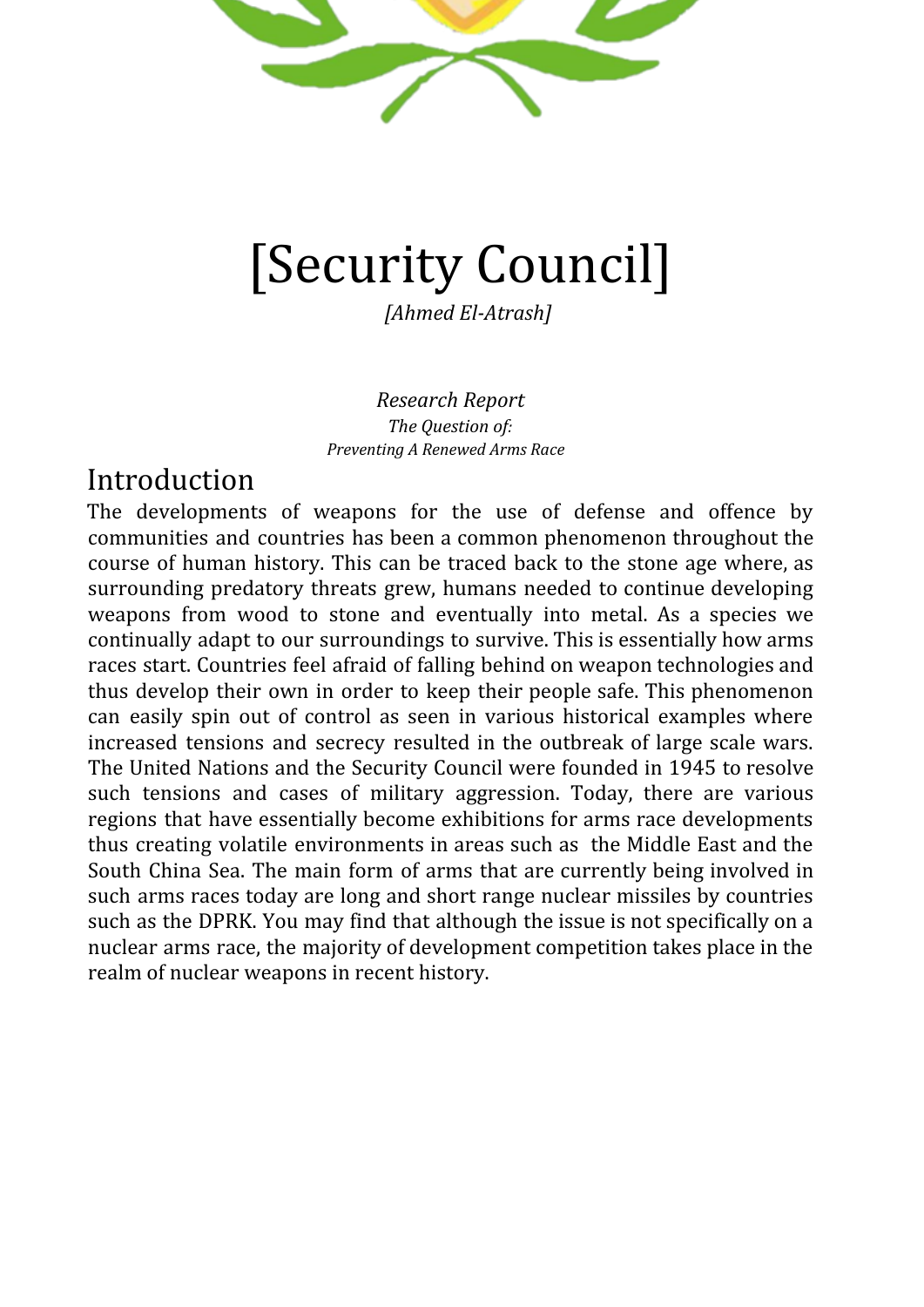Leiden Model United Nations 2019 *~ fresh ideas, new solutions ~*

## General Overview

Should agreements on weapons regulation include limitations on missile defense systems? During the implementation of the Anti-Ballistic Missile Treaty of 1972, this used to be the case. The agreement itself only considered regulations on strategic large scale missile defense systems but excluded national and local defense systems. This in turn allowed nations to defend their own interests and population while keeping international conflicts at bay. The idea of a large scale arms race was kept unlikely until the US withdrew from the treaty in 2002 and immediately began developing the size and capabilities of its military arsenal. Ever since the agreement fell apart the Russian Federation has kicked off a series of large scale series of advancements in the technology of its missile defense systems with a focus on their signature A-135 system for more international and long range situations. Russia has only recently began to develop its military systems on a more worldwide scale as it took a large military presence in Syria and various other regions in Iraq.

Global powers such as China and Russia have become deeply concerned by the US mobilization of missiles and weapons on a worldwide scale*.* An example of this is the "Third Site" programme set up by the US with the goal of developing military presence in the Czech Republic and Poland. This was seen by Russia as a threatening move that brought US attack capabilities closer to Russian Land. Diplomatic relations were on a high tension level and so the countries saw development of weapons as the only safekeeping measure when talks were not possible. This approach was neglected during the Obama term and was replaced by what came to be known as an "Adapted Phase Approach". This essentially involved separating the research and development of weapons from actual military use. This serves to slow down the rate at which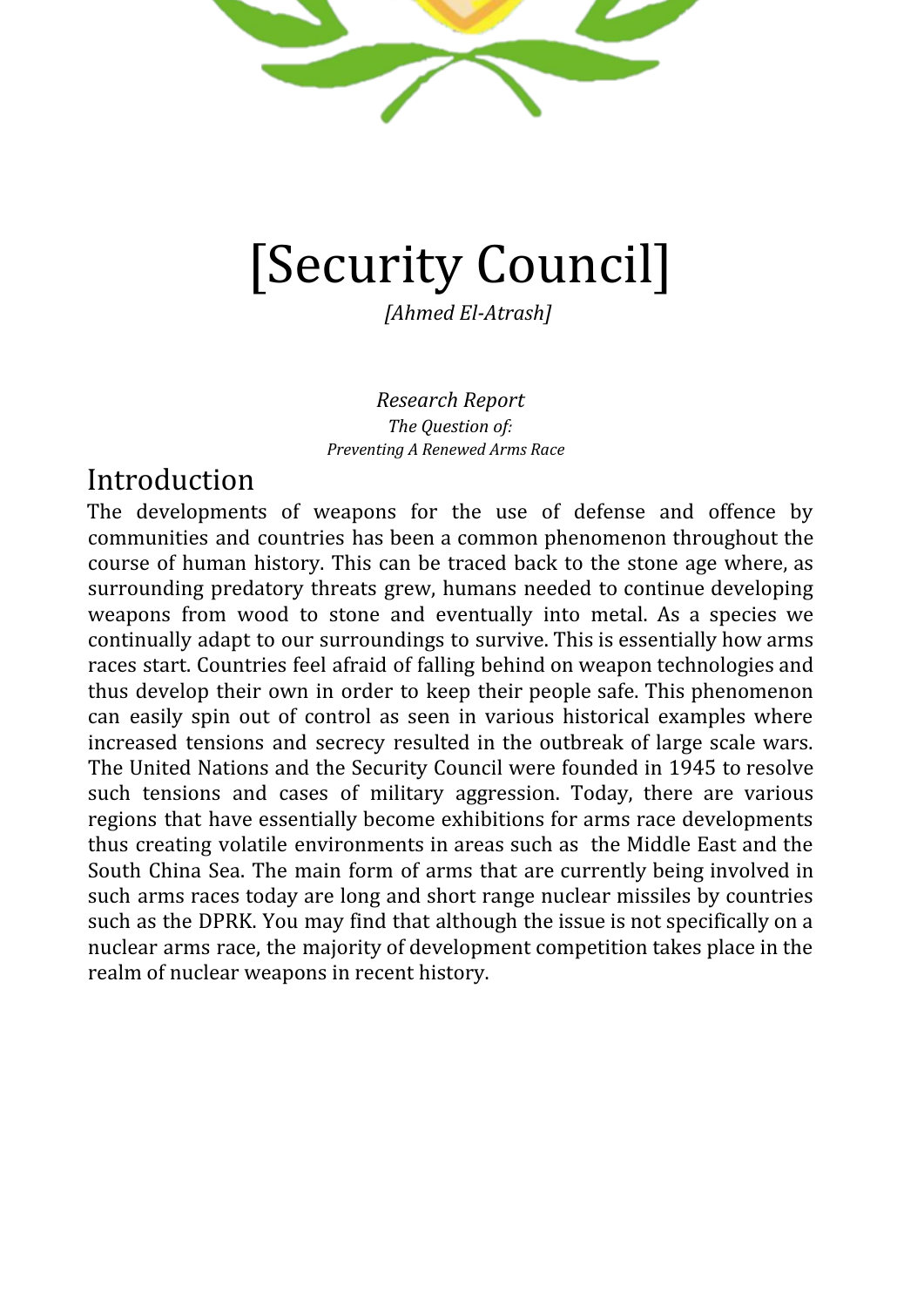#### Leiden Model United Nations 2019

*~ fresh ideas, new solutions ~*

new technologies are phased into destructive use while still allowing for sufficient defence and protection. The issue remains at the fact that global powers such as China and Russia are still skeptical about the authenticity of the US's peaceful strategy. A large group of NATO members have vocalized support for the idea of creating missile infrastructure to react to any aggression from Russia. Russia sees this as a direct threat to its security.

The United States has been preparing for the mobilization of a continental scale missile defense and offence system in the East Asia region. This would be with continued support from South Korea and Japan. This comes after a series of threats from China and the DPRK over territorial and political disputes over North Korean missile tests and Senkaku island conflicts. The defense framework involves battleships for offshore missile interception. Similar systems will be set up on the ground in Japan and South Korean land. The US has stated that this is purely for ensuring the safety of its troops in the Pacific region but China remains highly skeptical and will most likely begin deploying its own weapons in order to defend against those of the US. There have been various UN efforts to ensure the stability of the region. When nations feel threatened by the military presence of one another, an arms race is almost inevitable. These concerns must be addressed. While the most obvious arms developments have been traditional missile range improvement and nuclear strength development, a new form of arms race may soon ensue when nations feel particularly threatened by missiles. An outer space arms race would initially include the deployment of satellites that defend against missiles but these satellites can soon be developed to have the capability of performing their own large scale attacks. This is a direct threat to the integrity of various UN resolutions as well as the Outer Space treaty and should therefore be dealt with promptly.

Many ongoing conflicts such as in Libya and Syria clearly involve large amount of terrorist factions and rogue militias. An arms race involving exponential growth in weapon deployment and distribution to these regions could easily result in such weapons ending up in the hands of violent radicals and aggressors. This has been the case in Libya where various militias were found to be in possession of US and UAE short range ballistic missiles as well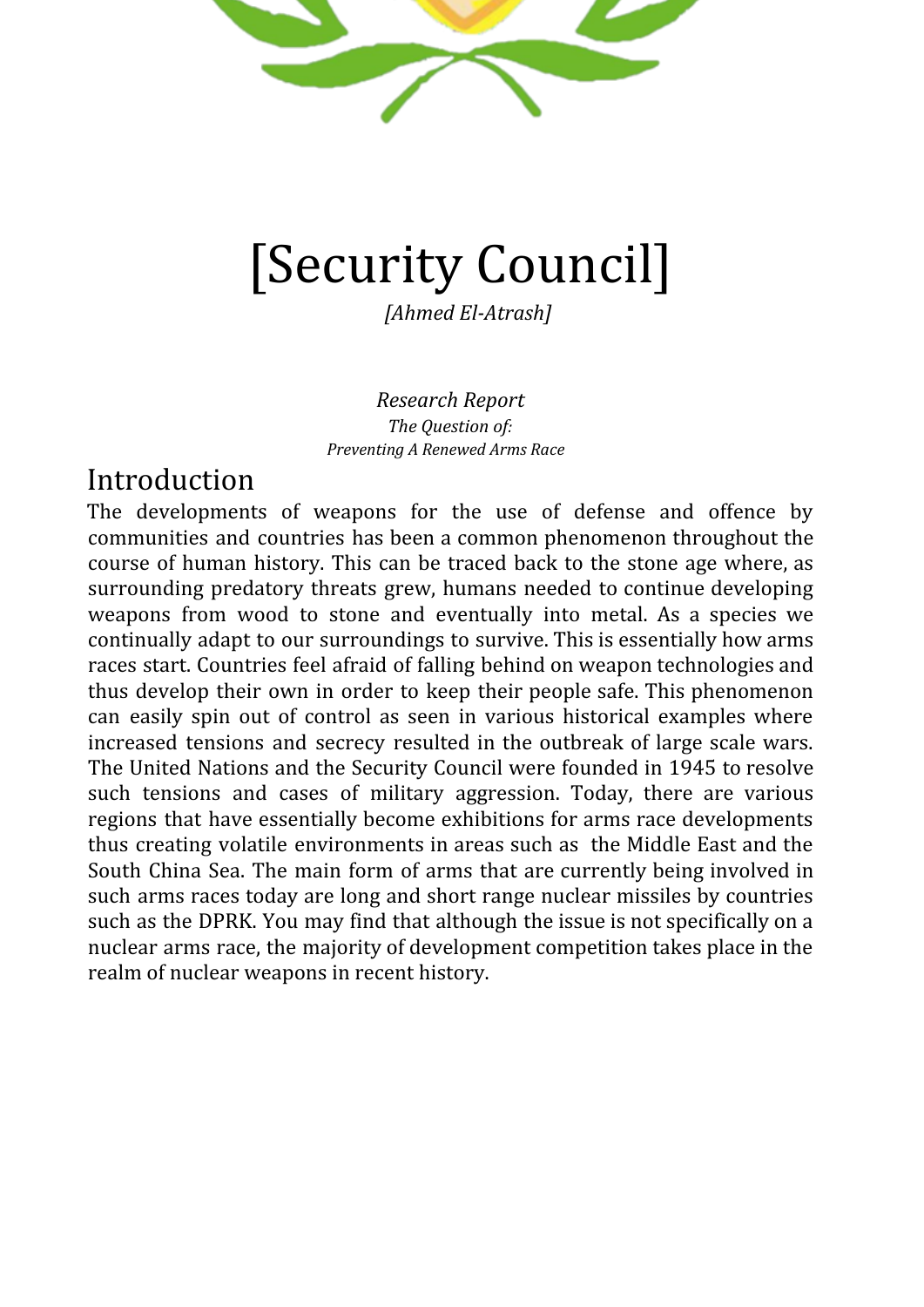Leiden Model United Nations 2019

*~ fresh ideas, new solutions ~*

as drones. The growing concern is that arms races are no longer contained between the countries developing the weapons but also other nations they have relations with due to the constant flow of weapons globally. This means that proxy wars in Libya, Syria and Yemen have become a Vice for global powers to test new weapons and showcase power. Experts in the field anticipate that the proxy war situation will act as a catalyst in a future arms race because it will be a means to directly deploy the weapons in the field. Nations will no longer have to speculate on the possible developments their rivals have. The developments will be directly shown in the battlefield.

There are many historical examples of arms races that must be understood in order to prevent new ones in the future. The most prominent example in recent history is the Cold War arms race between the Soviet Union and the United states. After the end of the second world war there was a scramble between the US and the USSR to install either democracy or communism into european and asian countries. This tension was complemented by the desire to perfect and develop the newly introduced superweapon that was the nuclear bomb. By 1986 the amount of nuclear warheads in the world had reached a historical record of 60,000. Propaganda on both sides led the public to believe that they were behind in strength compared to their rivals when that was not the case. This justified further expansion and eventually spiralled out of control.

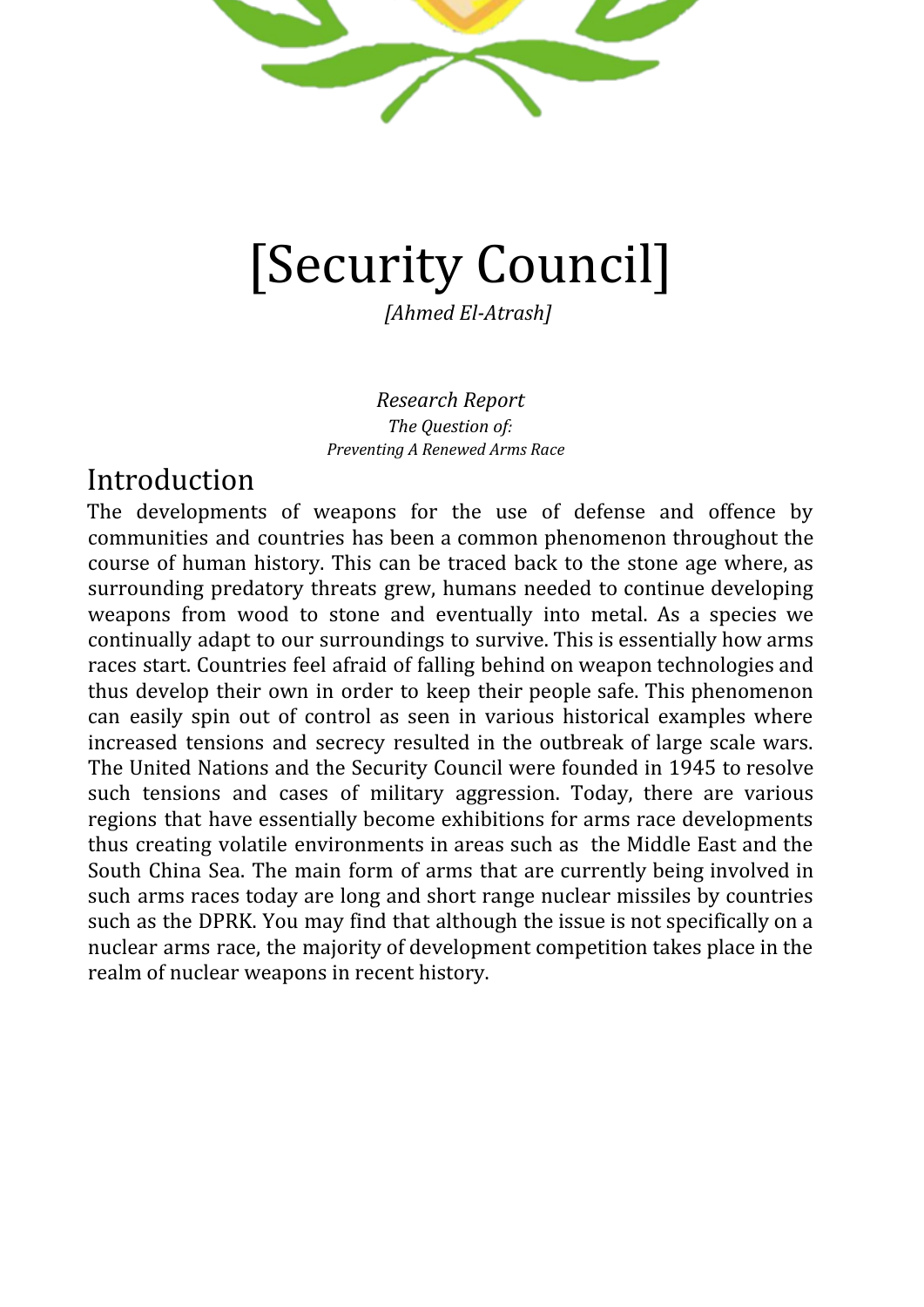Leiden Model United Nations 2019

*~ fresh ideas, new solutions ~*

The situation escalated to a point that the only real measure that could be taken was adopting the MAD protocol. This stood for the Mutual Assurance of Destruction which is where both the USSR and the US recognized that in the event of a nuclear strike both sides would launch a retaliatory attack for equal destruction. This put both countries on equal footing and helped get leaders on the negotiation table for placing limits on missiles. It was criticized for using the threat of destruction and war as a deterrent.

## Major Parties Involved

**USA-** The US spends close to \$1 Trillion annually on their military. This is equal to the sum of the other 9 countries with the highest military budgets in the world. The military budget has been on the rise since 2001 with the growth of the war on terror in the middle east and the war on drugs mainly domestically and on the mexican border. A lot of the budget is also allocated to military partners such as Japan and South Korea in order to maintain military superiority in the pacific region. The US assumes a role of international peace keeper and nuclear leader which is shown in their constant diplomatic approach in negotiating with aggressors and volatile states such as Iran and the DPRK. Agreements and treaties have not been very successful in the past year as the US pulled out of the Iran deal which previously put a successful halt on uranium enrichment. The US was also unable to reach an agreement with the DPRK on limiting the development of their long range intercontinental ballistic missiles.

**Russian Federation-** The fourth largest military spender in the world at approximately \$80 Billion annually and has the largest amount of nuclear warheads with 6500 which is equal to the amount the US has. Its main military growth activities have been increased active military presence in Syria and Ukraine. In Ukraine they have been supporting separatists and opposing the traditional government. In syria they have been very active in backing the assad regime and have set up various military bases in the region. They have been significantly more present than the US in Syria which has lead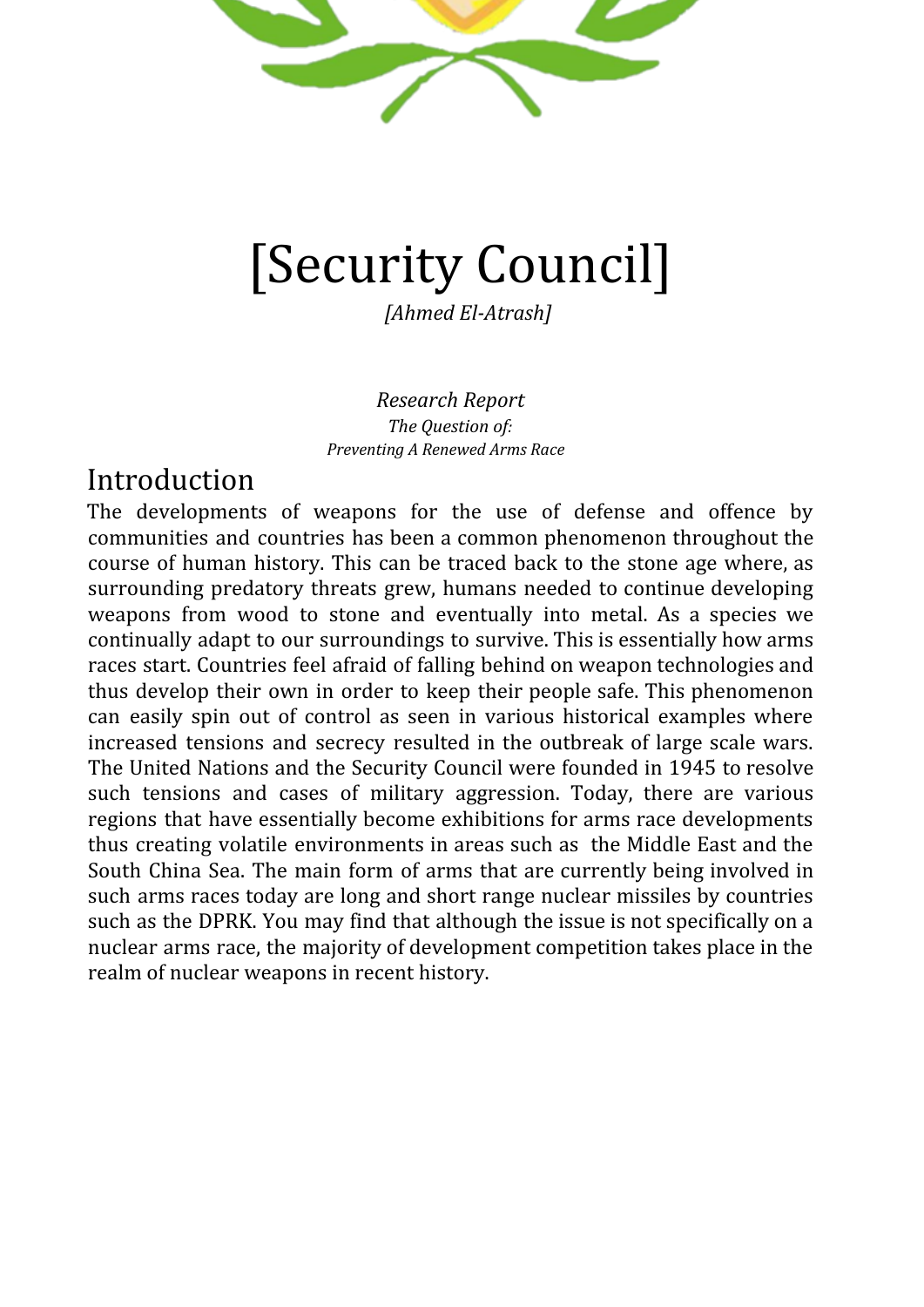Leiden Model United Nations 2019 *~ fresh ideas, new solutions ~*

to the international community to call for the US to oppose Russian aggression and support for the Assad dictatorship.

**China-** China has the second largest global military budget at approximately \$200 billion although the number could be much higher due to the lack of public statistics on growth. The biggest development militarily from China has been the militarization of various islands in the south china sea. Where China has been strategically been creating man made islands to militarize in order to increase military control over the disputed sea territory. They have taken aggressive approaches to fishermen in this region. Furthermore, along with the launch of the Belt and Road initiative where China plans to create an intricate trade and military network that mimics the historical silk road, China has been leasing ports from countries such as pakistan and militarizing them which has raised great concern from countries such as the US. The quick growth capability of the Chinese army and aggressive attitude towards regional conflicts has resulted in the US increasing its presence in the pacific region.

**Iran-** In order to maintain a certain degree of security in the volatile middle east region as well as with nuclear tensions between India and Pakistan, Iran set up its own nuclear programme and even managed to enrich some uranium. The Security Council P5 along with the European union created a regulatory and denuclearizing framework agreement for Iran which was signed in 2015. This deal included the regulations listed below:

- Limits enrichment to only one location (Natanz)
- Enrichment stations are to be converted into research and centrifuge development centers
- Frequent regulatory visits to monitor adherence
- Sanctions will be dropped by EU, UN and the Security Council
- Uranium stockpile must be decreased from 10,000 Kgs to 300 Kgs

Last year, Donald Trump and the United States pulled out of the deal as they believed it did not meet their standards. The rest of the signatories have continued to hold talks with Iran to Maintain the deal

**DPRK-** North Korea has been a hermit state that has been blocking itself off from diplomatic talks with global powers for years. During this time, their military strength has grown exponentially. US experts say that they may have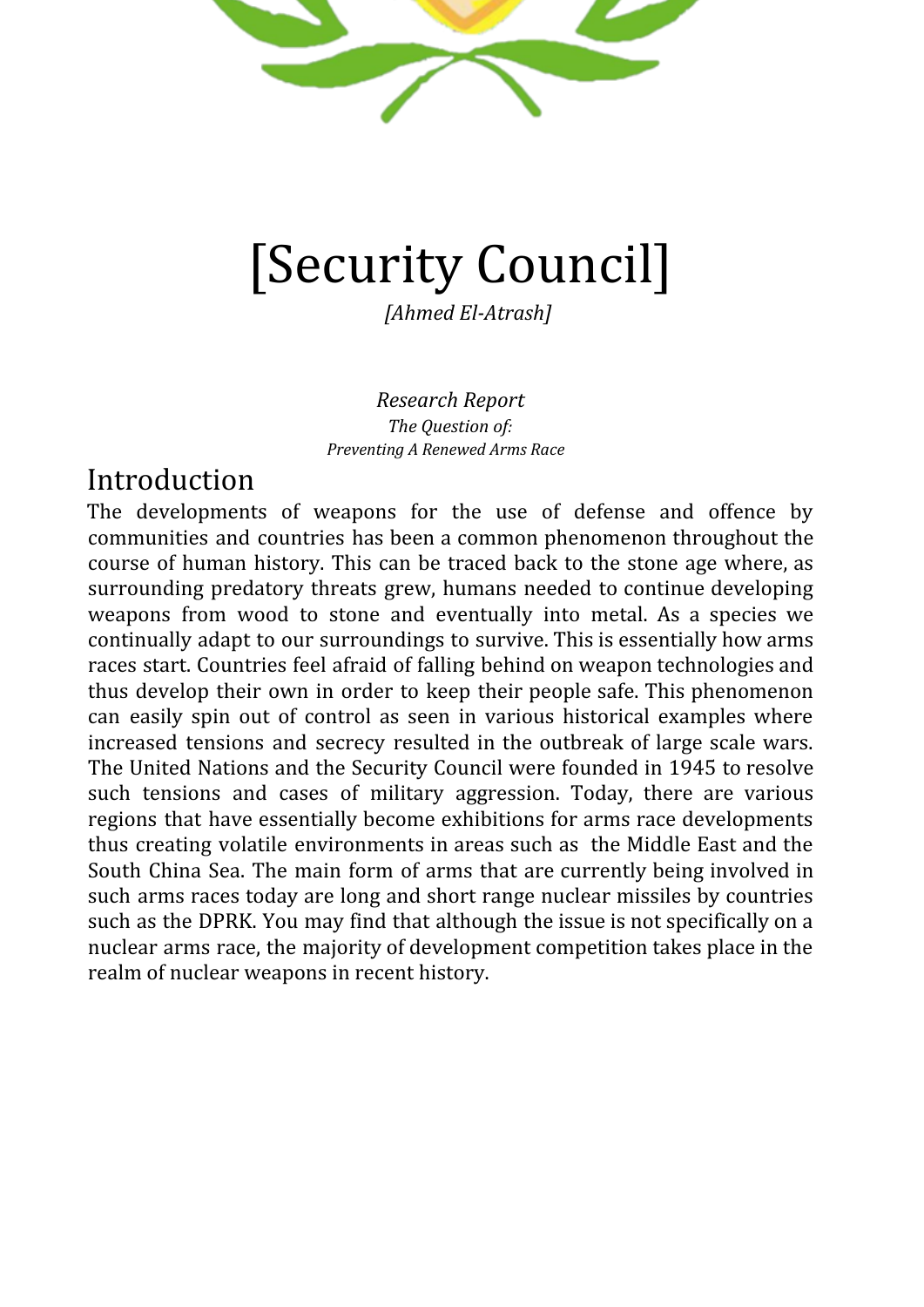Leiden Model United Nations 2019

*~ fresh ideas, new solutions ~*

between 30 to 60 nuclear warheads. The most worrying developments however have been in their missile testing programmes where they have significantly increased the range of their ICBMs which are believed to have the capability of reaching the mainland US. The US is still in a primary stage of diplomatic talks with no formal agreement as of now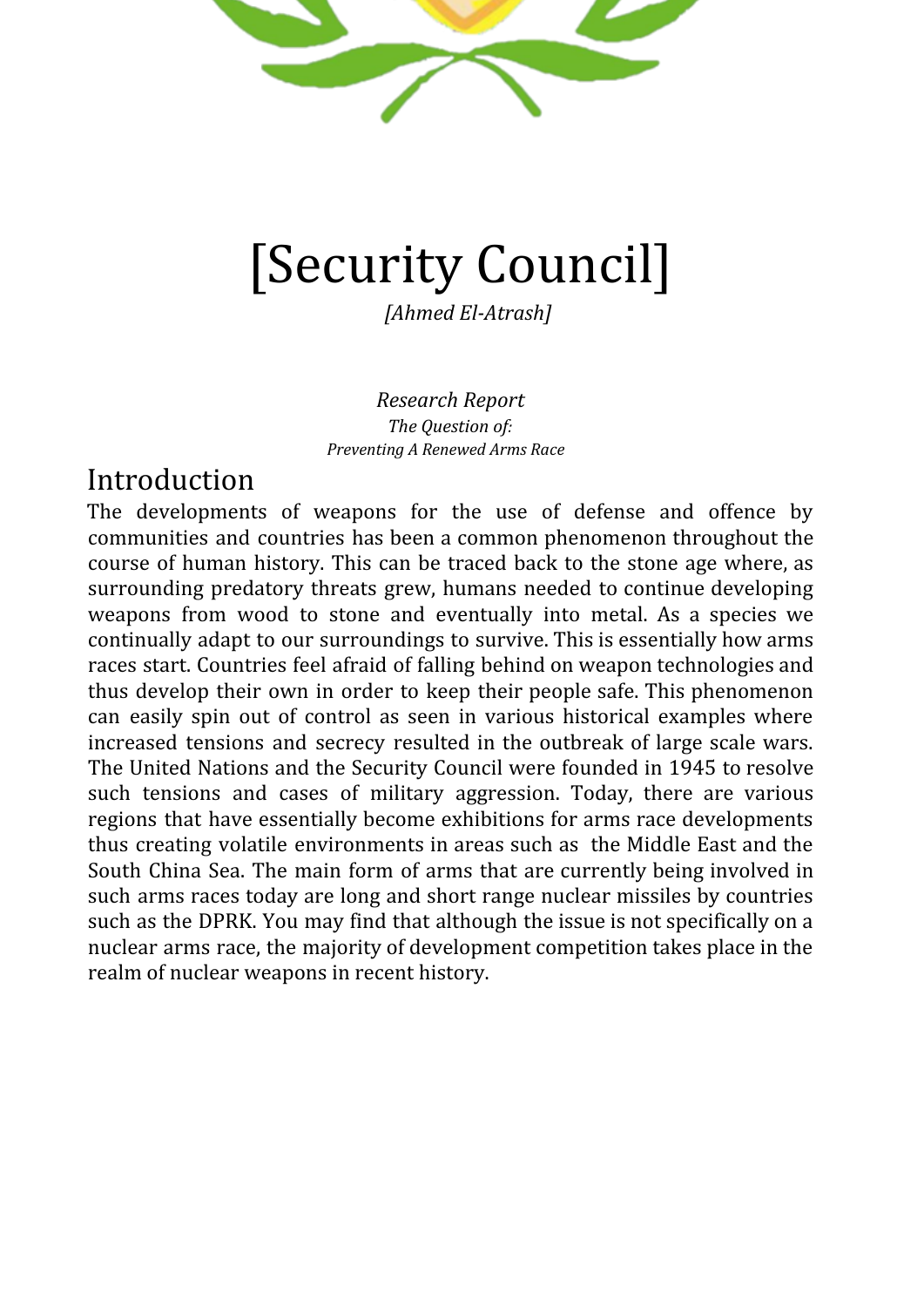Leiden Model United Nations 2019 *~ fresh ideas, new solutions ~*

## Timeline of Events

All Red Highlights are previous attempts to solve the issue

**1936-** Global powers begin ramping up weapons production in fears of war as a result of German aggression. This included competition to build the best tanks and submarines.

**1939-** Start of WW2 with the invasion of poland. Conscription had been introduced in allied and axis nations in order to compete with army size

**1945 -** The fall of Berlin as well as the two Nuclear bombs being dropped on Hiroshima and Nagasaki signalling the end of the war and the surrender of Japan.

**1946**- UN calls for the eradication of nuclear weapons. UN sets up a commission to help do so

**1949**- The Soviet Union performs its first successful Nuclear Test calling it the "First Lightning"

**1954**- US introduces and successfully tests its first Hydrogen bomb which is believed to be 500 times more powerful than the nuclear weapons used inNagasaki. Testing was further increased in the pacific ocean

**1959**- UN talks result in the banning of Nuclear tests in the Antarctic region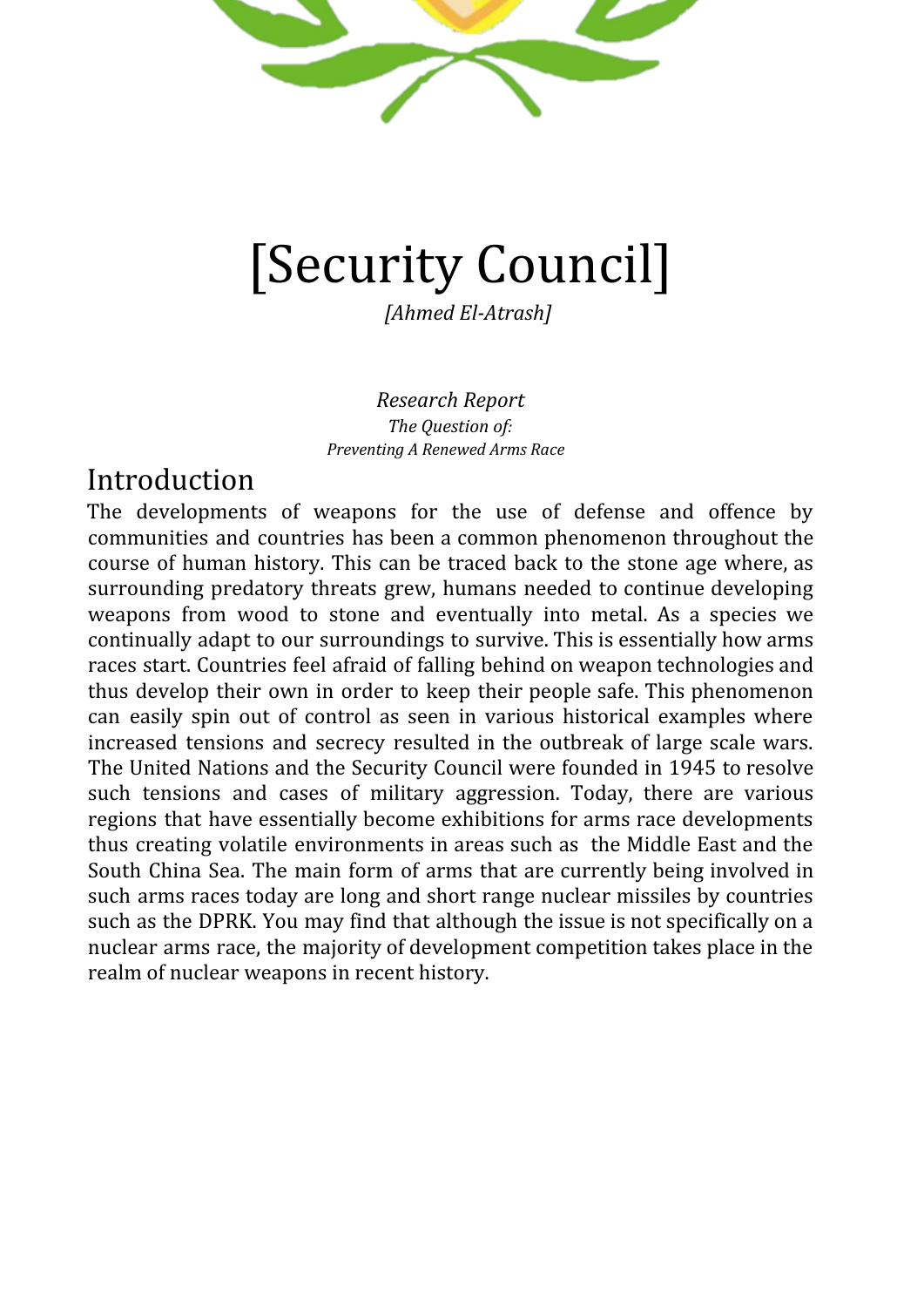## Leiden Model United Nations 2019

*~ fresh ideas, new solutions ~*

**1961**- Largest ever nuclear weapon test performed by the Soviet Union. It has a 58 megaton power and was nicknamed the tsar bomb

**1962**- Manifestation of an arms race conflict in the form of the Cuban Missile Crisis. This is where The US was concerned over USSR placement of warheads in Cuba. Ended by an agreement for the removal of weapons in cuba if the US removes its weapons from Turkey

**1963**- Partial Test ban treaty drafted. This aims to ban the testing of nuclear weapons under water, in the atmosphere and in space.

**1968**- Non-Proliferation Treaty is signed. This is where nations with nuclear weapons legally vow to disarm. Nations without nuclear weapons agree to not create any

**1986**- Israel's nuclear programme is exposed and they are believed to have around 200 warheads

**1987**- Mid-range missiles are banned in an agreement between the US and the USSR. Specifically focussed on land based missiles.

**1996**- Treaty for Total Nuclear Test ban is signed by all the P5 nations. This was facilitated by the United Nations but they are unable to convince India to sign.

**2006**- The DPRK performs its first full nuclear programme tests

**2007**- The International Campaign to Abolish Nuclear weapons is created with the aim of eradicating the development and use of nuclear weapons

**2017**- Nuclear Ban treaty is drafted and signed by ⅔ of nations. This was facilitated by the United Nations and went on to prohibit the use of Nuclear weapons. The deal also has clauses that bans states from possessing nuclear weapons and also prohibits threatening to use nuclear weapons.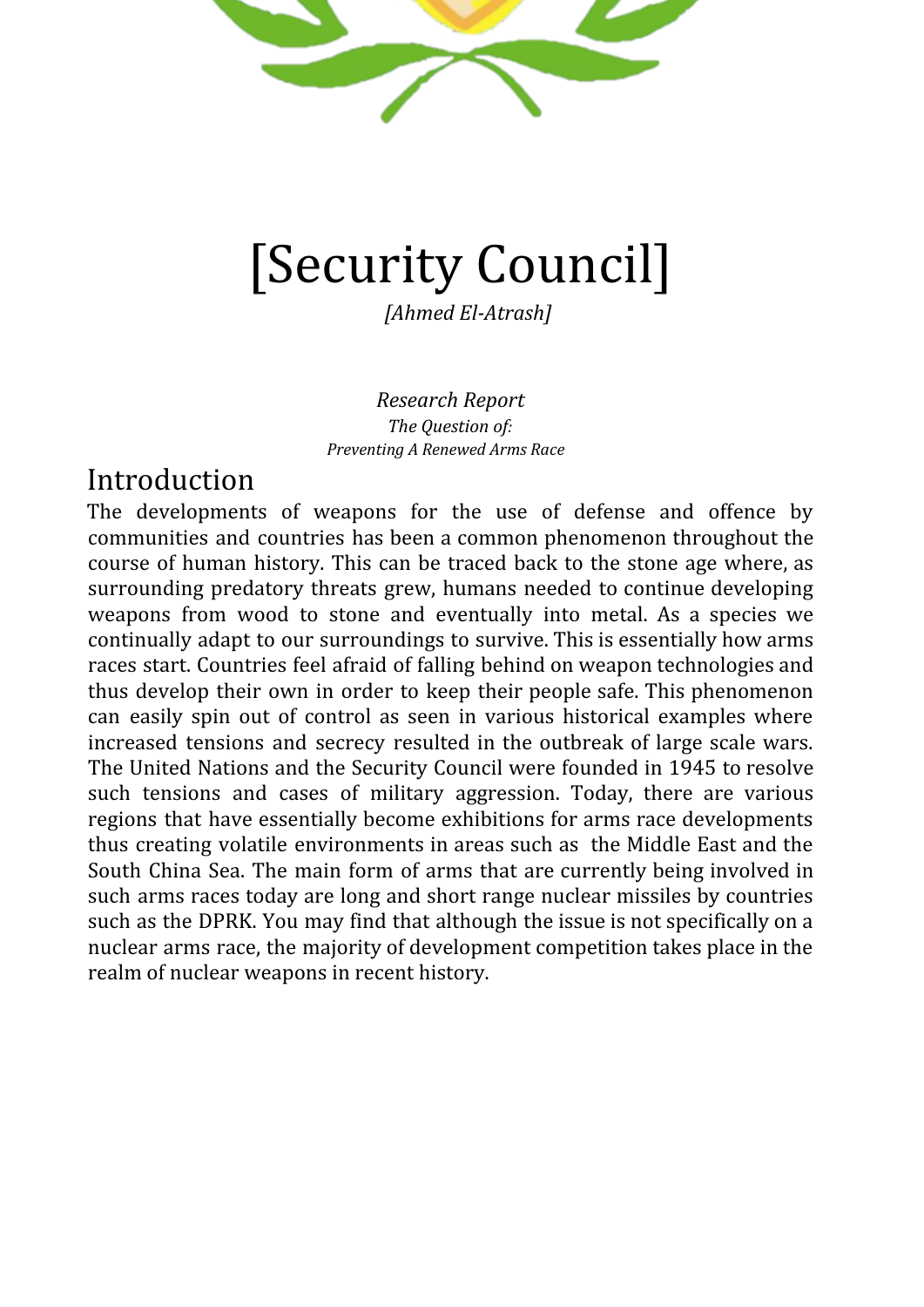Leiden Model United Nations 2019

*~ fresh ideas, new solutions ~*

# The Future

The future of preventing arms races currently lies in negotiations with aggressive volatile countries the main 2 being Iran and the DPRK. The main goal for iran talks is to make sure that the nuclear deal can be upheld without the involvement of the United States. On the other hand, global powers must find a way to make genuine progress in talks with the DPRK and move past informal talks. This has proven to be difficult because the DPRK has continued testing even during periods of talks between Donald Trump and Kim Jong Un.

# Questions a Resolution Must Answer (Q.A.R.M.A.)

- 1. How can we stop nations from being skeptical that their enemies are secretly developing weapons?
- 2. How can the house bring the US back in talks for the Iran deal?
- 3. If the US refuses to re enter talks, how can the remaining signatories ensure the success of the deal?
- 4. How can we stop proxy war situations from becoming catalysts for a future arms race
- 5. How can the house ensure that the DPRK is no longer a threat to neighbouring nations such as Japan and South Korea?
- 6. What are the consequences for nations that do not adhere to previous arms limitations treaties and agreements? How about future ones?

# Further Reading

<https://www.icanw.org/>

<https://www.rand.org/paf/projects/us-china-scorecard.html>

<https://ourworldindata.org/nuclear-weapons>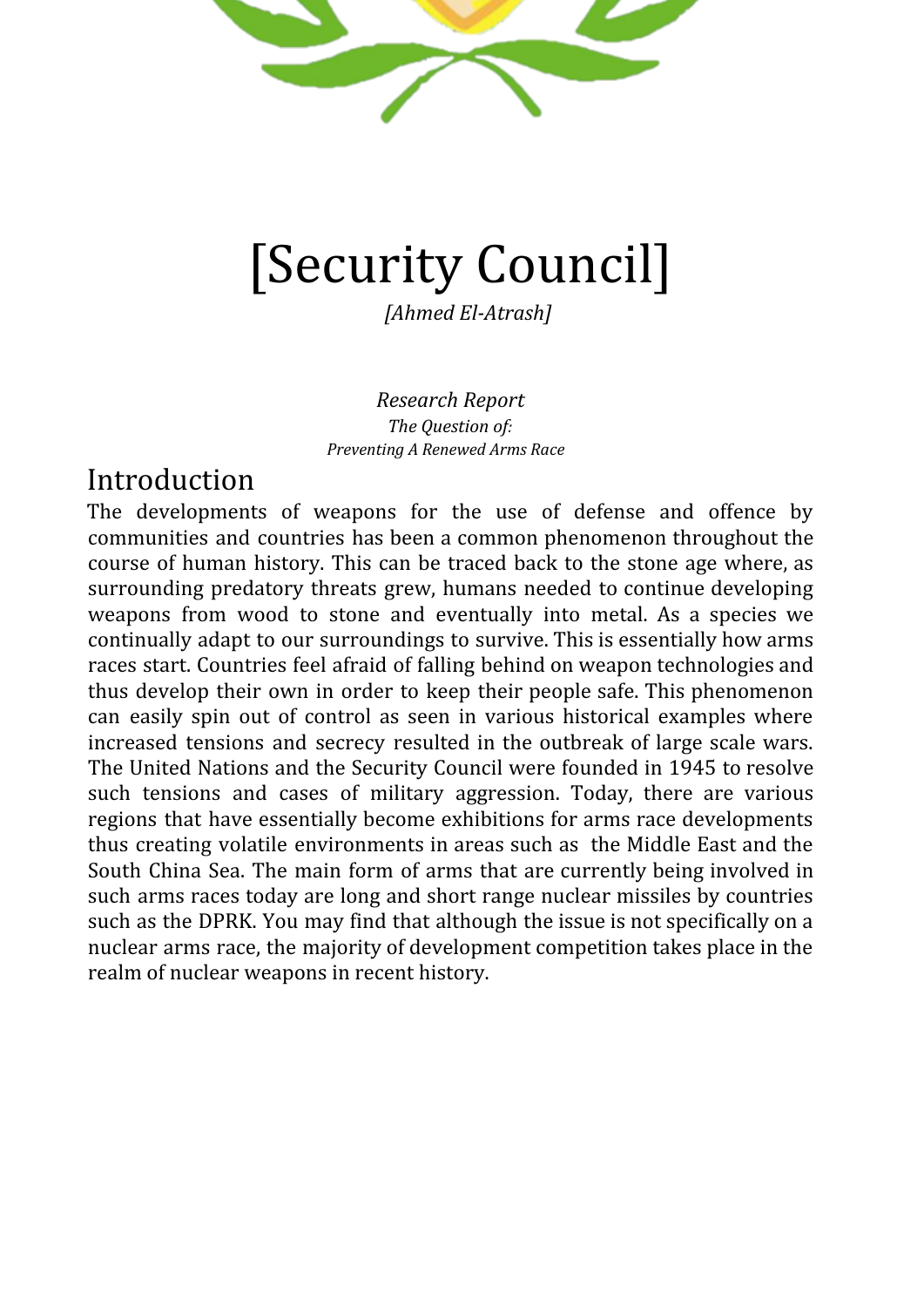Leiden Model United Nations 2019 *~ fresh ideas, new solutions ~*

## Bibliography

Amadeo, Kimberly. "Why Military Spending Is More Than You Think It Is." *The Balance*, The Balance, 22 Apr. 2019,

www.thebalance.com/u-s-military-budget-components-challenges-growth-3306320.

Amadeo, Kimberly. "Why Military Spending Is More Than You Think It Is." *The Balance*, The Balance,

22 Apr. 2019,

www.thebalance.com/u-s-military-budget-components-challenges-growth-3306320.

"Avoiding Renewed Arms Races." *Bulletin of the Atomic Scientists*,

thebulletin.org/roundtable\_entry/avoiding-renewed-arms-races/.

"Fearing New Atomic Arms Race, First Committee Delegates Call for International Law to Settle Missile Treaty Dispute between Nuclear‑Weapon States | Meetings Coverage and Press Releases." *United Nations*, United Nations, www.un.org/press/en/2018/gadis3607.doc.htm.

"An Interactive Look at the U.S.-China Military Scorecard." *RAND Corporation*,

www.rand.org/paf/projects/us-china-scorecard.html.

- "Nuclear Weapons Are as Confusing as They Are Deadly Here Are 16 Terms You Keep Hearing and What They Actually Mean." *Business Insider Nederland*, 22 July 2018, www.businessinsider.nl/nuclear-arms-deal-terminology-definitions-2018-7?international=tr ue&r=US.
- Pazzanese, Christina, and Christina Pazzanese. "Stirrings of a Renewed Nuclear Arms Race." *Harvard Gazette*, Harvard Gazette, 16 May 2019, news.harvard.edu/gazette/story/2018/03/stirrings-of-a-renewed-nuclear-arms-race/.

"The Soviet-American Arms Race." *History Today*,